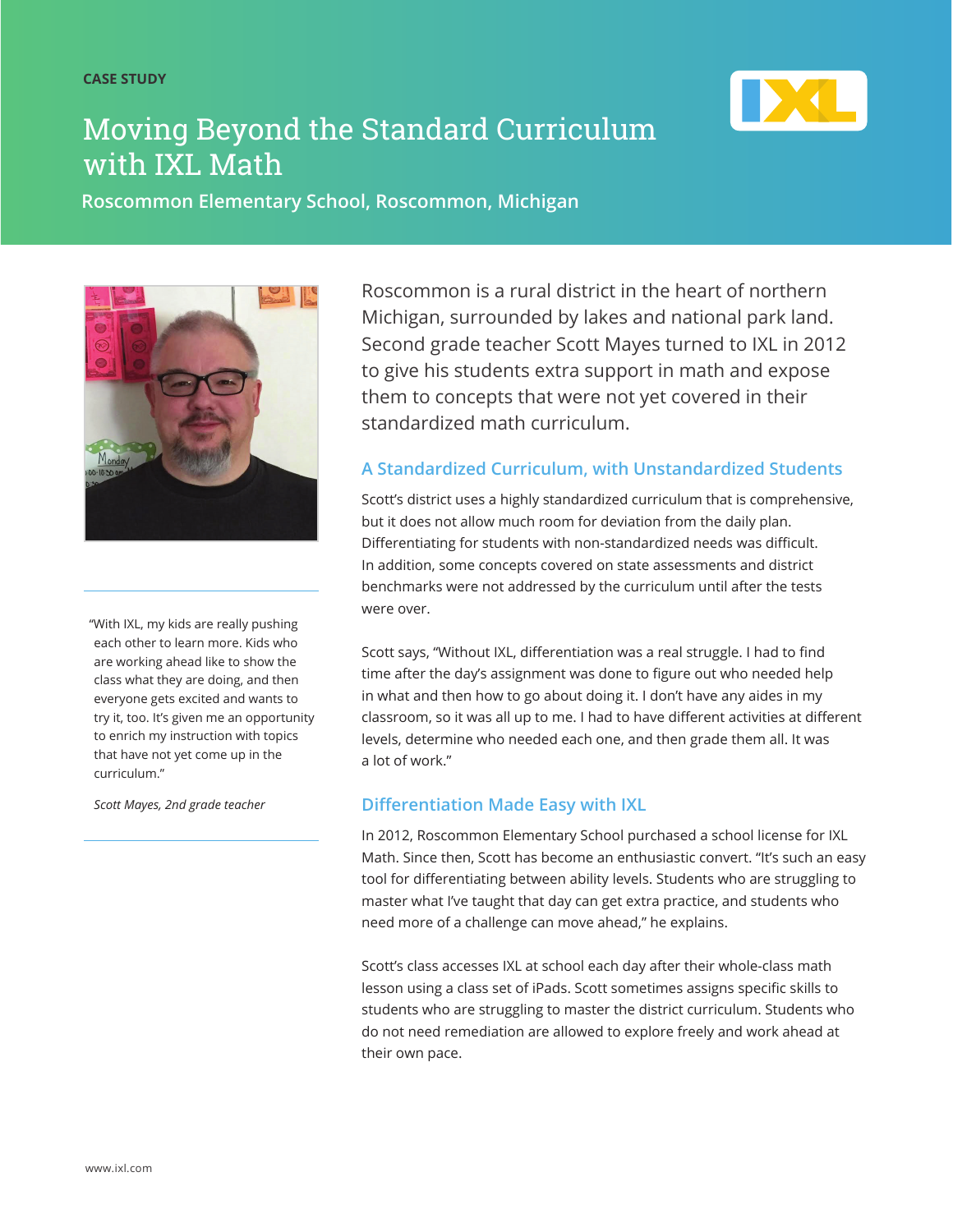

His students especially benefit from the immediate feedback and detailed explanations provided when they get an answer wrong. Scott says, "It gives them a different way of looking at the same topic that I am covering in class. Every student learns differently, and the way I am teaching it up on the board may not reach everyone. The more ways they have to look at the same task, the better."

#### **A Measurable Impact on Scores—and Enthusiasm!**

Daily practice with IXL has paid dividends for Scott's students. "I've really seen strong gains since implementing IXL. My class is consistently above average for student growth in math on our district benchmarks." On their most recent NWEA benchmark assessment, 83 percent of Scott's class achieved their growth targets—the highest score in their grade level.

Scott attributes these results to the additional support, practice, and enrichment offered by IXL. "It accelerates their learning," he says. With IXL, students are able to go above and beyond the scripted curriculum and get exposure to math concepts that have not yet been covered in class. This gives students a leg up on benchmark assessments and standardized tests. For example, all of his students completed the first few multiplication lessons on IXL well before the topic was covered in their textbook. This familiarity allowed them to answer some additional questions on the district benchmark and provided a strong foundation when they were ready to cover the material as a class.

Perhaps the biggest change Scott has seen is in students' attitude and enthusiasm for math. His students love to show him the medals and awards they earn on IXL. He supplements the IXL awards with a weekly drawing for small prizes. Students earn coupons for the drawing by reaching their SmartScore (IXL's proprietary scoring system that measures how well a student understands a skill) goal on an IXL skill. "They really love working on IXL and are always excited to show me when they have achieved their goal," he says.

But the students' motivation goes beyond the prizes. Scott says his students are driven by the learning itself and love showing off what they have learned to the class. "It's exciting for them when they can show the class how to do something that I haven't taught yet," he says. That love of learning is sure to carry his students far.